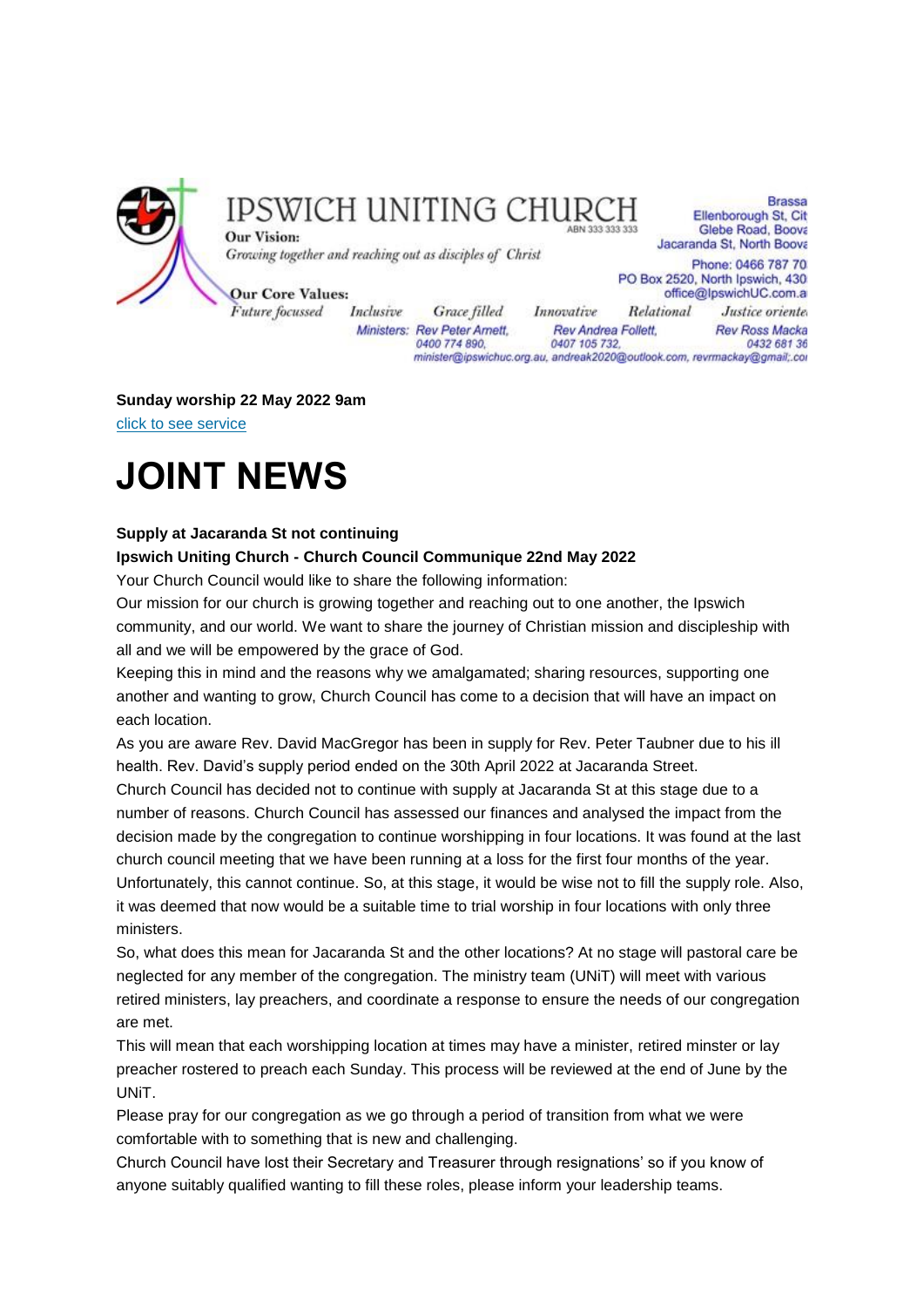The Church Council would encourage all congregation members to participate in as many upcoming activities as possible to help build relationships among the four locations, remember we must no longer think as individual locations but rather that together we are the Ipswich Uniting Church. As we continue this journey of amalgamation, the Church Council asks that you continue to pray for the Church Council members, grant them wisdom, patience, compassion and understanding as we move forward serving God's community of Ipswich.

---A time of prayer.---

On behalf of the Ipswich Uniting Church Council:

Rev. Peter Arnett- Lead Minister, Barry Westphal - Chairperson

#### **Synod news is attached**

**A Fashion Parade** will be held at Ellenborough St on Saturday 23rd July at 2pm. The afternoon of fine apparel, afternoon tea and musical entertainment will be enjoyed. \$15 to outreach activities of the congregation.

**Let's Celebrate Music** will be held in the Ellenborough St Church on Sunday 19 June at 2pm. Music from people we know and guest artists for all ages.



**New Ministry Roles at Ipswich Uniting Church** - The Church Council has determined that there will be two new Ipswich Uniting Church ministry roles based at Glebe Road. The first is a part-time (8 hours/week) Youth & Young Adults Pastor and the second is a part-time (8 hours/week) Worship Pastor. The Youth & Young Adults Pastor will be ministering with young people across the Congregation and the wider community. The Worship Pastor will be ministering through music and leadership with the 10:15am Worshipping Community at Glebe Road. For a copy of either Position Description please contact me: [minister@ipswichuc.org.au](mailto:minister@ipswichuc.org.au) or 0400 774 890. Applications for the Youth & Young Adults Pastor close Friday 20th May. Applications for the Worship Pastor close Friday 27th May.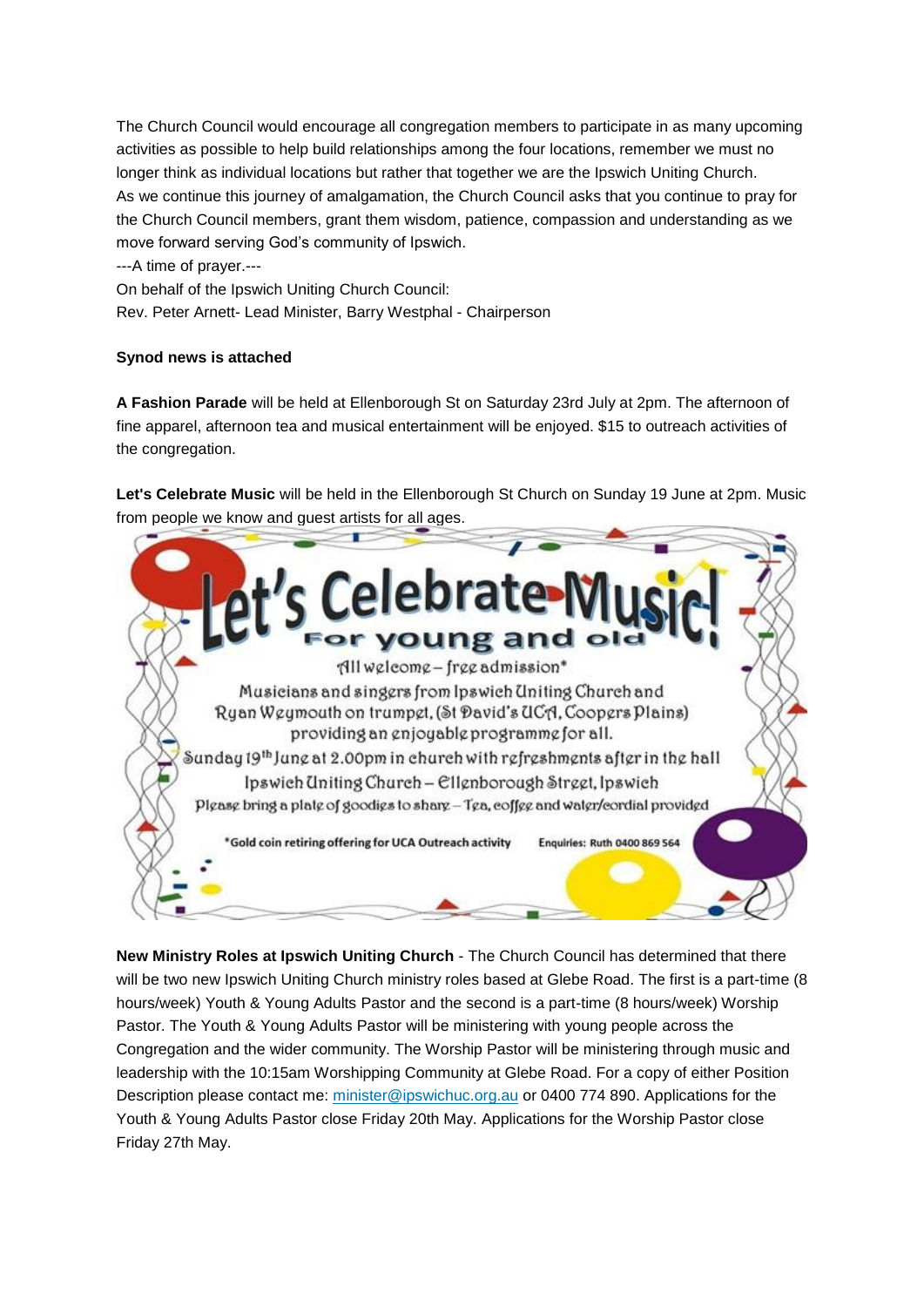**A prayer calendar** has been prepared by Rev Andrea Follet and is attached.

**Music Resources Workshop** the location has been changed to Ellenborough St church - RSVP: To Peter Arnett.



**Safe Ministry training** for those who need to refresh their training will be on Friday 27th May at noon in the Ellenborough St hall.

**The next Combined Women's Fellowship** gathering will be held at Brassall on Friday 10th June, commencing at 9:30am. RSVP 3rd June to Glenda Pyle, [mandg92@gmx.com](mailto:mandg92@gmx.com) 0419 100 024 Also a planning meeting for interested ladies from each Women's Fellowship group, is on Monday the 11th July at Brassall at 9:30am. This is to discuss activities for the second half of the year.

**The next Men's Breakfast** will be at Jacaranda St at 7.30am on Saturday 11 June.

#### **Future Events**

27 May Safe Ministry Training, noon - Ellenborough St 10 June Ladies Fellowship9.30am - Brassall 11 June Men's Breakfast, 7.30am - Jacaranda St 12 June Music Resources Workshop,1pm - Glebe Rd 19 June Let's Celebrate Music – Ellenborough St 9 July Men's Breakfast, 7.30am - Jacaranda St 11 July Ladies Fellowship planning morning, 9.30am - Brassall 23 July Fashion Parade - Ellenborough St 20 Aug Garage Sale – Ellenborough St 21 Aug Family Picnic – Glebe Rd 27 Aug Trivia Afternoon – Brassall 16 Oct Family Picnic – Glebe Rd 22 Oct Family Fun Day – Glebe Rd 5 Nov Craft Fair - Brassall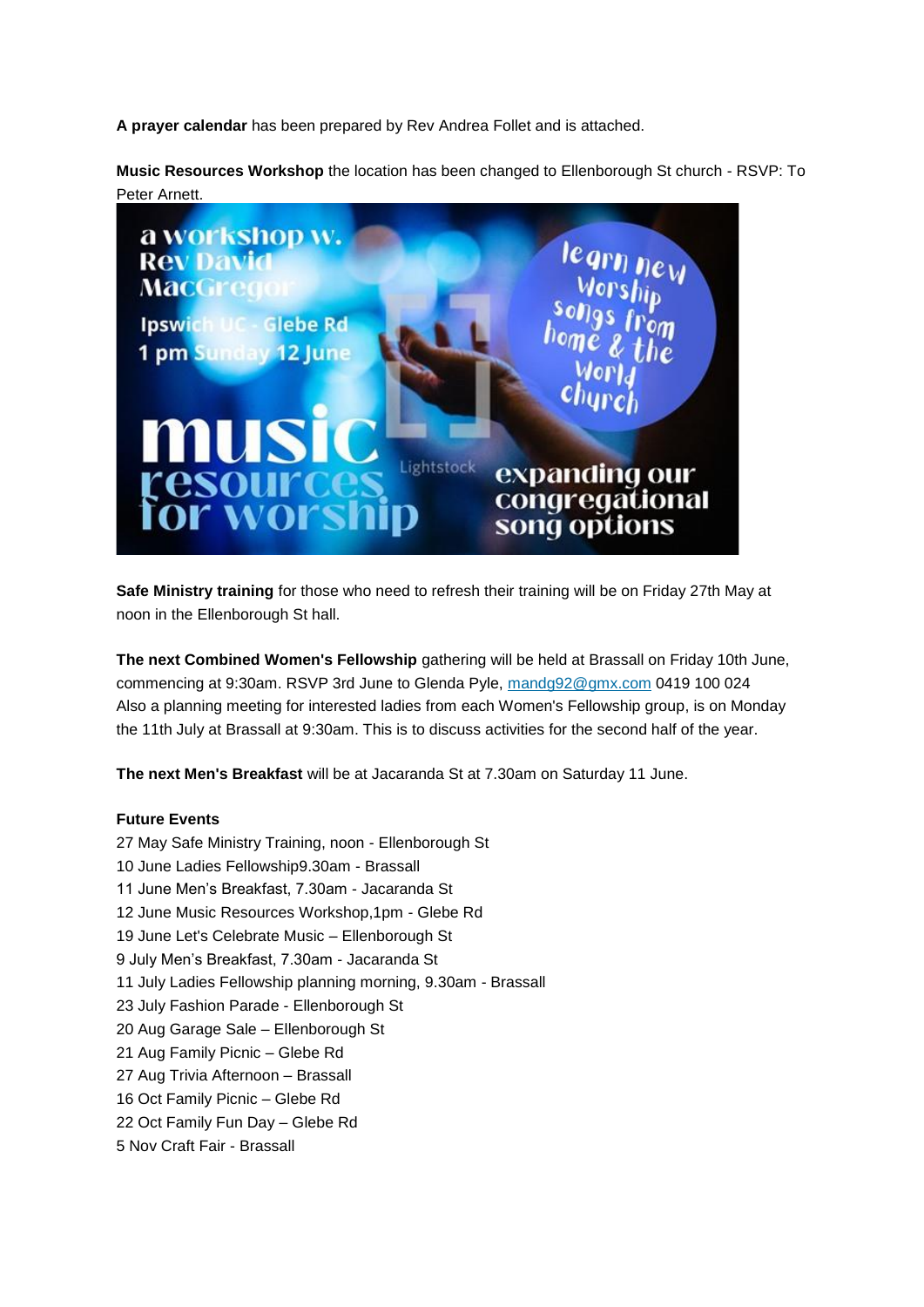# **ELLENBOROUGH ST NEWS**

#### **LECTIONARY READINGS**

**May 22** - Easter 6 - Acts 16:9-15, Psalm 67, Revelation 21:10, 22-22:5, John 14:23-29 or John 5:1-9 **May 29** –Easter 7 - Acts 16:16-34, Psalm 97, Revelation 22:12-14, 16-17, 20-21, John 17:20-26

#### **CHURCH ROSTER**

| <b>Date</b>       | <b>Minister</b> | <b>Bible Reader</b> | <b>Stewards</b>    | <b>Musician</b>     | <b>Song Leader/s</b> |
|-------------------|-----------------|---------------------|--------------------|---------------------|----------------------|
| 22-May            | <b>Rev Ross</b> | Anne                | Gayle & Julie      | Ruth                | Chris                |
| <b>PowerPoint</b> | <b>Audio</b>    | <b>Streaming</b>    | <b>Morning Tea</b> | <b>Table Set-up</b> | Counting             |
| Peter H           | Rob B           | Ashley              | Anne & Karen       | Gordon              | Gordon               |

| <b>Date</b>       | I Minister      | <b>Bible Reader</b> | <b>Stewards</b>    | <b>Musician</b>     | <b>Song Leader/s</b> |
|-------------------|-----------------|---------------------|--------------------|---------------------|----------------------|
| 29-May            | <b>Rev Ross</b> | Rod M               | Rhonnie & Rod M    | Liz                 | Chris                |
| <b>PowerPoint</b> | <b>Audio</b>    | <b>Streaming</b>    | <b>Morning Tea</b> | <b>Table Set-up</b> | <b>Counting</b>      |
| Anne              | Peter H         | Karen               | Gayle & Del        | Peter H             | Rob B                |

### **Date claimers.**

**Worship** 9am every Sunday **Messy Church** 2nd Saturday 4.30pm **Adult Leisure group** every Monday 9am. **UnitingKids** every Friday 9.30am **OP Shop** Tuesdays and Thursdays 9.30am. **Huddles** - Please see your leader.

## **JACARANDA ST NEWS**

Nothing new.

## **GLEBE RD NEWS**

attached at foot.

## **ECUNEMICAL**

St Paul's Anglican, 124 Brisbane St, will be holding an Overseas Day on Thursday 23 June at 9.30am. Worship service, morning tea, guest speaker and light lunch. Fundraising stalls for